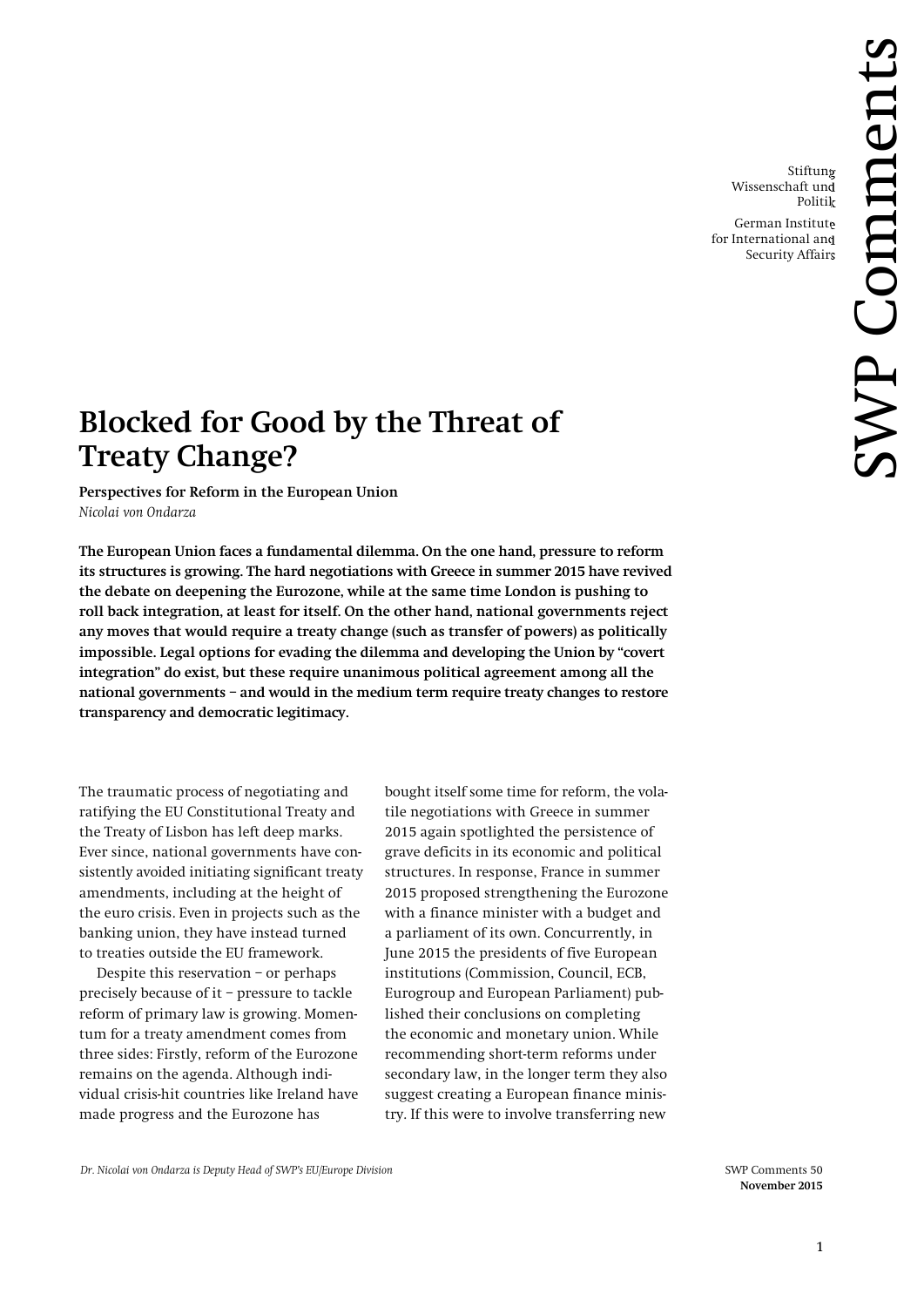powers to the Eurozone within the framework of the EU – such as rights to control or even intervene in national budgets, or new transfer mechanisms – regular treaty amendments would be required, under the principle of conferred powers that explicitly guarantees that only member states may transfer new powers to the Union.

Secondly, British Prime Minister David Cameron is pursuing – in parallel to but not independently of the above – a reform serving British interests to convince his electorate and above all his party base to vote to remain in the European Union in the referendum planned for 2016 or 2017. The British demands also amount to reforms on a treaty-amending scale: exemption from the objective of an "ever closer Union", greater rights for national parliaments, and safeguards for non-euro states in the process of closer integration of the Eurozone. Not least, Cameron is seeking to reduce the incentives for intra-EU migration to the United Kingdom. While not calling into question the principle of freedom of movement, this could require – depending on the specific interpretation of European law – amendments to the treaty provisions on free movement of persons or non-discrimination of EU citizens. Before the British referendum is held, the other member states will thus have to decide whether and to what extent they are willing to concede treaty-changing reforms.

Thirdly, twenty-six of the twenty-eight member states have already agreed to seek a treaty amendment by 2017, having committed themselves to incorporate the provisions of the Fiscal Compact into the EU treaties within five years of its coming into effect, in other words by January 2018 (Article 16 of the Treaty on Stability, Coordination and Governance in the Economic and Monetary Union). Given that this obligation is binding only on the signatories, the corresponding treaty amendment is no foregone conclusion, because the two uninvolved states, the United Kingdom and Croatia, would also have to be persuaded to give their consent.

## **Comprehensive Treaty Amendment Remains Out of Reach**

In all three areas, however, national governments appear to recoil from seeking treaty change. The reasons for this are complex and stem from more than just fear of referendums. Fundamentally, the rejection of treaty amendments can be explained in terms of the interaction of six factors:

Firstly, the greatest obstacle is that under Article 48 of the Treaty on European Union (TEU) any form of treaty amendment must be agreed unanimously. This provision guarantees that the member states retain control over the EU treaties. And this is the reason why disagreements over treaty negotiations have frequently led to the adoption of special arrangements and opt-outs to accommodate individual member states. Now the differences between national governments are larger than ever. Whereas the Eurozone is at least debating a further deepening, London would prefer to curtail or even reverse integration. The gap, however, is especially wide when it comes to ideas about the future of the Eurozone. These range from demands for greater sharing of risks (European unemployment insurance scheme, Eurozone budget) through further transfers of sovereignty (enhanced budget controls, binding reform programmes) to a return to market-driven reforms and a strengthening of the no-bailout clause. Acrimony between European states over the refugee crisis has further worsened the political climate within the Union.

Secondly, this also means that as soon as treaty reform comes onto the table in any of the European Union's many pressing issues, the other questions almost automatically have to be debated and clarified too. For example, the United Kingdom would certainly exploit any treaty reform initiated by the euro states to force a deal on its own issues, using its veto to add weight to its demands. The Union is thus unable to resolve any of its problems in isolation by the route of reform of primary law, but would be forced to tackle them as a whole. This naturally makes a solution considerably harder to find.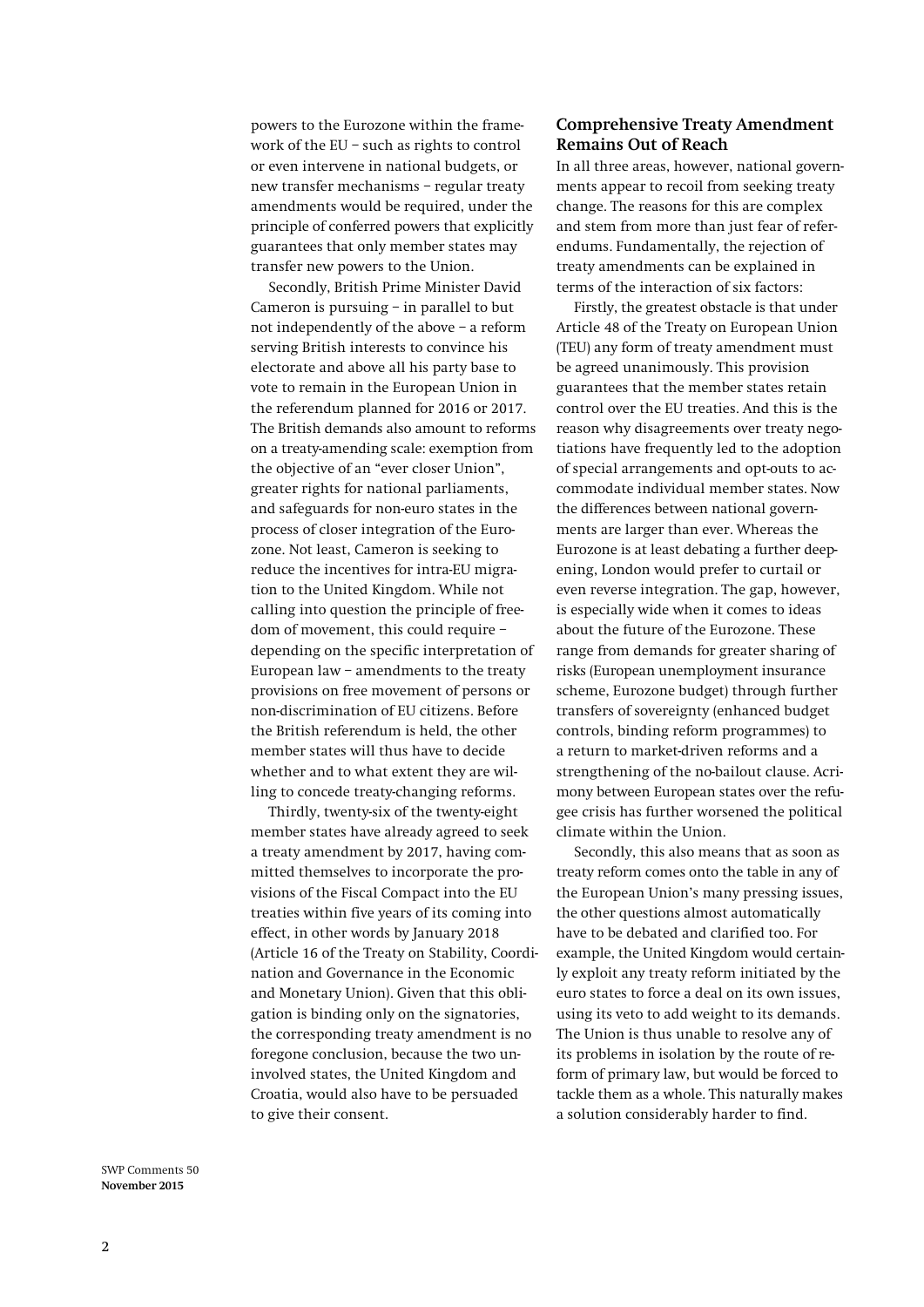Thirdly, the situation is complicated by the fact that in a Union of twenty-eight member states there is almost always an important national election looming in one or another, which reduces the scope of the (larger) member states in negotiations. The debates about a political union in 2012 were accompanied by warnings about that no treaty change was possible before the German Bundestag elections in 2013, in 2013 it was the 2014 European elections, and then the British elections in 2015. And now, with German parliamentary and French presidential elections scheduled for 2017, there are again milestones before which treaty reforms are excluded. As these examples underline, national elections represent a structural rather than temporary obstacle, because many national governments believe that excessive willingness to compromise at the EU level reduces their prospects of re-election.

Fourthly, the European Parliament must also be involved in any significant treaty change. While it would not be expected to fundamentally hinder any development of the Eurozone, there are certainly greater concerns about the British demands. Under Article 48 (3) of the TEU, simplified Treaty revisions are possible without a convention, but this shortcut requires the consent of the Parliament. Because a Convention grants considerably greater influence to the European Parliament (and national parliaments), it is quite likely that the Parliament would press for a Convention even for less significant treaty amendments.

Also for that reason, fifthly, the ordinary revision procedure suits neither the timetable of the British strategy nor that of the Eurozone. The experience with the Treaty of Lisbon shows that more than half a decade may pass between the first talks (early 2002) and entry into force (end of 2009). Even for the latest "simple" treaty amendment – adding just one paragraph to Article 136 of the Treaty on the Functioning of the European Union (TFEU) to ensure the validity of the European Stability Mechanism (ESM) – the member states required

more than two years for ratification alone.

Finally, every EU treaty amendment must be ratified by all member states. Plebiscites are not automatically necessary, but for political reasons a referendum is planned in the United Kingdom, and depending on the extent of transfer of sovereignty may also be required in Ireland, and on matters affecting non-euro states also Denmark. In the event of more significant treaty amendments referendums could also be demanded in France, the Netherlands and elsewhere, following the precedent of the EU Constitutional Treaty. Even parliamentary ratification is likely to be more difficult than for the Treaty of Lisbon, because electoral successes for EU-critical parties across Europe have boosted their representation in national parliaments.

### **Option Covert Integration?**

The EU member states are in a bind: The Eurozone must be adapted and developed but the required major treaty amendments appear impossible. During the debt crisis the European Union therefore incrementally developed a way around this problem that could be described as "covert integration".

The model is characterised by two mutually complementary features. Firstly, national governments delegate substantive political decision-making powers that are not explicitly defined in the EU treaties to the EU level. This transfer of powers is then concealed, either by creating structures that can take decisions that might not be legally enforceable, but are politically binding. Alternatively, the competences are directly transferred to structures outside of the EU legal framework. The Fiscal Compact adopted in 2012, for example, did not represent any formal alteration to the EU treaties. But the member states nonetheless agreed to include stricter budget rules in their national constitutions (or an equivalent constitutional level) and introduced new monitoring and penalty systems. The possibilities for Brussels to influence na-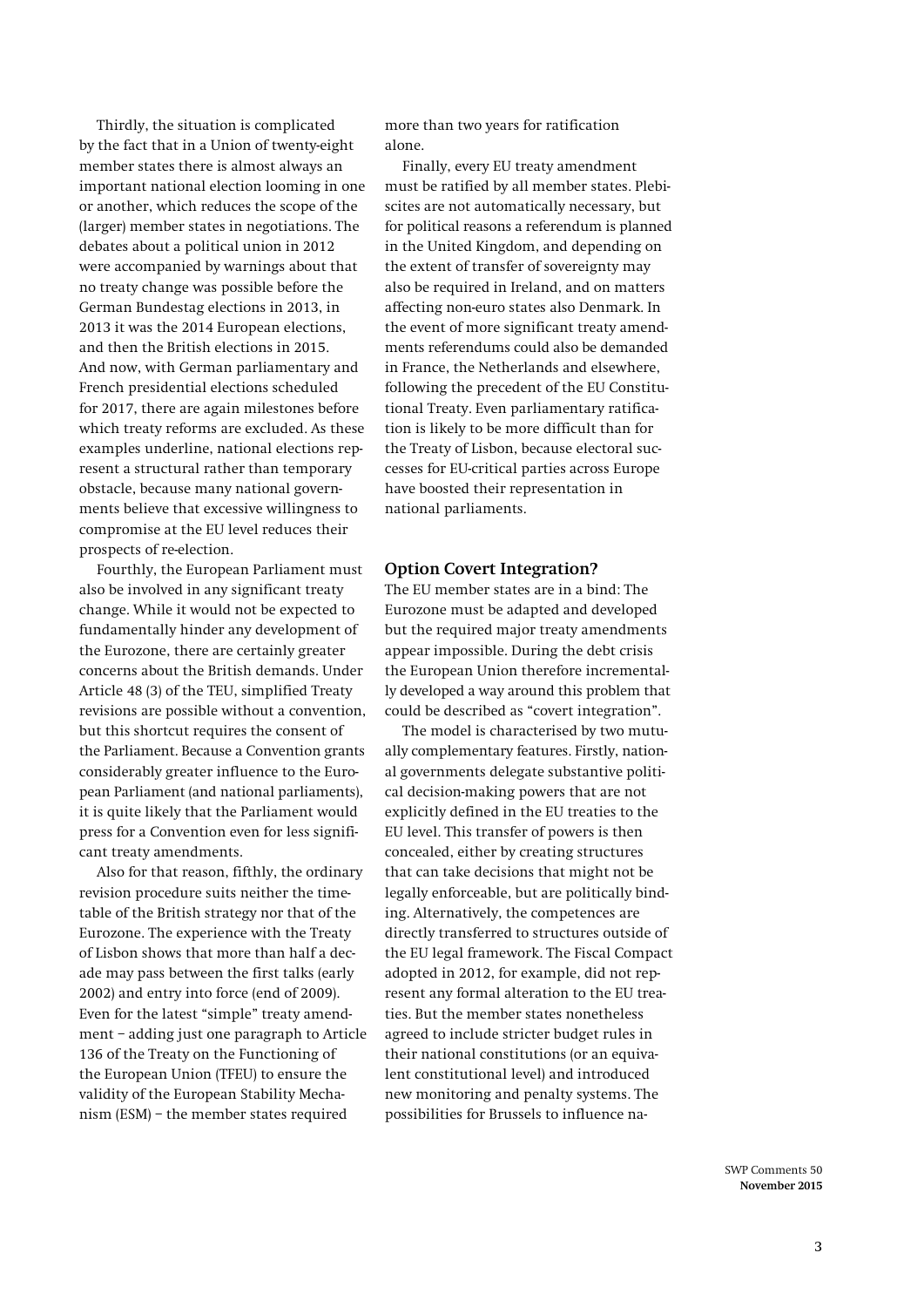tional budgetary policy were thus strengthened de facto – albeit not de jure.

Secondly, these covert integration moves sidestep the processes required for a regular treaty amendment. The instruments applied here include generous interpretation of the EU treaties, separate treaties under international law, and inter-governmental coordination. One example of this is the banking union, which only became possible through a combination of secondary legislation under a broad interpretation of the EU treaties and a supplementary treaty. Covert integration thus stands in contradiction to the purist line under which treaties should only be altered by a Convention with the greatest possible legal security, transparency and democratic legitimacy.

Another relevant instrument is differentiated integration, without which no new integration move would have been agreed since the outbreak of the European debt crisis. In fact, every step involving less than the full twenty-eight members turns the Eurozone into the core of European integration (see SWP Research Paper 2/2013). Alongside the Fiscal Compact and the banking union, this also includes the new euro structures such as the Euro Summit with its own president and the European Stability Mechanism. Meanwhile, the Union's actual supranational institutions, the Parliament and the Commission, on the other hand, are only peripherally involved.

From the perspective of national governments, this concealment of transfer of powers has decisive advantages, and allows most of the obstacles to treaty amendments to be overcome in practice. Although all the named procedures still require unanimity, with differentiated integration it is sufficient if all the *participating* member states agree. This also reduces the interdependency of the various reform initiatives, for example when the Eurozone avoids treaty amendments and thus divests London of the veto it could use to press its demands. Above all, this approach allows the timeframe for reform projects to be significantly com-

pressed, by shortening the negotiations, and in particular the ratification process. The Fiscal Compact, for example, was negotiated within three months, and was fasttracked into effect within nine months (even before all the parties had ratified). That was at least a year faster than any major EU treaty amendment since Maastricht. Additionally, the lack of any formal transfer of sovereignty meant that national ratification referendums were avoided, with the sole exception of the Irish plebiscite on the Fiscal Compact.

However, the disadvantages of covert integration are equally weighty. It violates important principles, whose observance the regular treaty amendment procedure with its high European and national hurdles is designed to guarantee. These are, firstly, transparency and democratic consultation guaranteed by a Convention, which foresees participation by the interested public alongside the European and national parliaments. Although integration steps such as the banking union and Fiscal Compact were not accomplished entirely behind closed doors, they permitted considerably less transparency and participation than a new Convention.

Secondly, the referendums that are required in certain member states to approve transfer of sovereignty lend a treaty amendment additional democratic legitimacy in the eyes of the public. Although it can be debated whether referenda are the right tool for deciding matters such as EU treaty revisions in the representative democracies of the European Union, the precedents mean that the legitimacy of any future major treaty revision will surely be measured by its popular approval, at least in certain states. Nobody has forgotten that citizens voted no in five of the fourteen national referendums on EU treaties since Maastricht.

Thirdly, in the longer term the present processes endanger legal clarity within the European Union as a community of laws whose legitimacy and stability also depend on the observance of principles such as that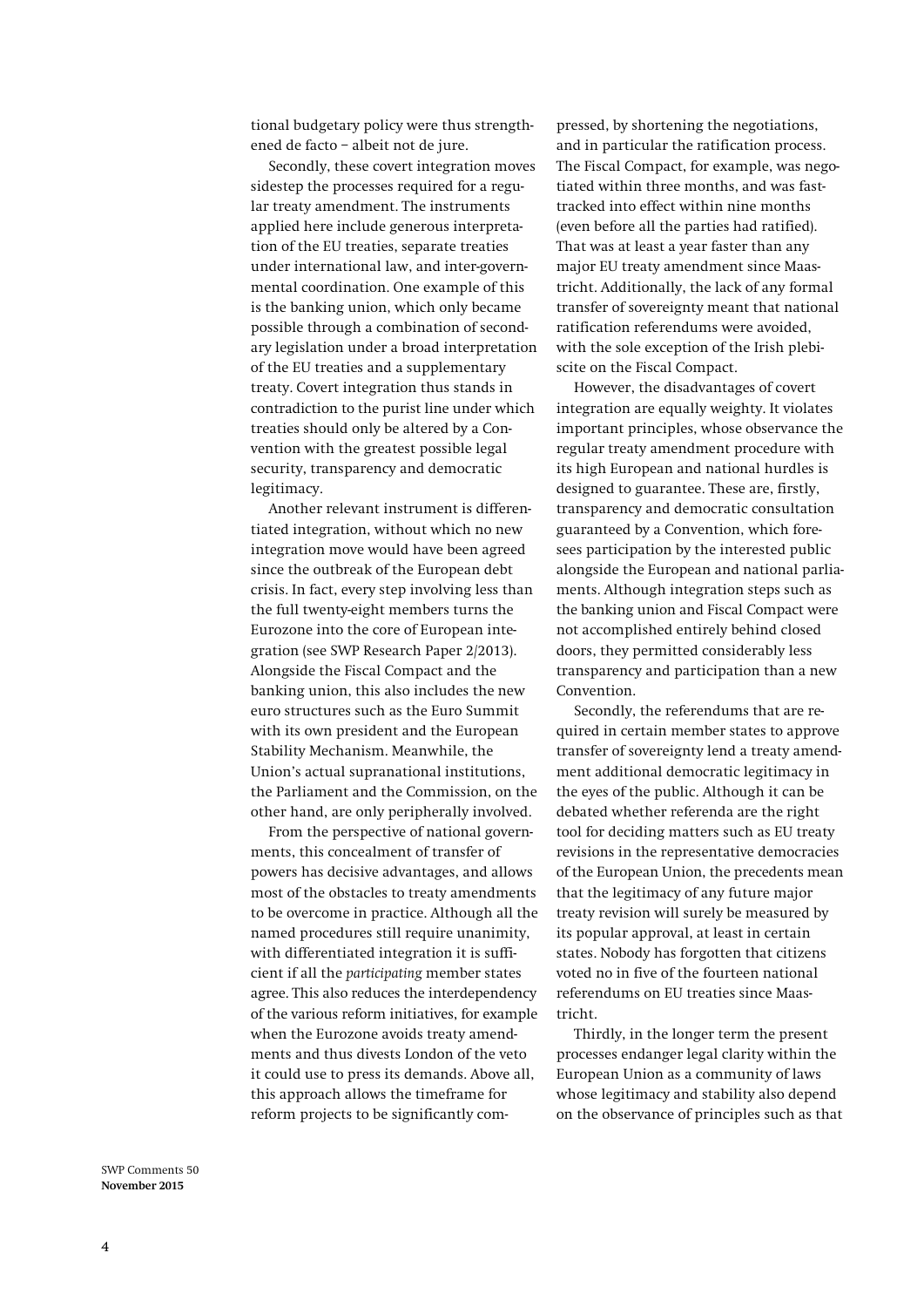of conferred powers. But if existing EU law is overloaded with contradictions created by a plethora of ancillary agreements or distorted by over-generous interpretations to push through integration steps, these practices will in the long term undermine the Union itself.

## **Possibilities and Limits of Covert Integration**

Despite these reservations, national governments appear to regard the arguments against major treaty revisions as so weighty that – at least for the foreseeable future – reforms will be possible only via the diversion of covert integration, if at all. In both neuralgic issues, namely the Eurozone and the United Kingdom, it is therefore necessary to consider which options are possible under these preconditions, where their limits lie, and how they can in the longer term pave the way to a legally and above all politically viable reform.

#### **Options for the Eurozone**

It will certainly not be possible to overcome the complex political and economic challenges within the Eurozone solely or even largely through institutional reforms. Nonetheless, all reform proposals that imply any transfer of new powers to the Union formally require a regular alteration of primary law. But in most cases a solution by the route of covert integration is conceivable, at least for a time, as long as a political consensus can be reached beforehand. This can be illustrated with four proposals that are under discussion.

Firstly, there are various ideas for strengthening economic governance within the Eurozone in order to reduce structural divergences in the economic performance and competitiveness of the member states. These reform initiatives start from the diagnosis that the European debt crisis resulted from the weakness of individual member states. The five presidents' report on *Completing Europe's Economic and Monetary Union* pro-

poses setting up national competitiveness authorities (requiring no treaty amendment) and strengthening coordination of economic and fiscal policies between Eurozone states. In the same vein, some political leaders have contemplated granting a strengthened Commissioner for the Euro a veto over national budgets. Such a direct transfer of sovereignty would fundamentally require a treaty amendment, but binding bilateral treaties between the euro states and the Commission would be legally possible at any juncture.

A second strand of reform initiatives is rooted in the diagnosis that mainly attributes the Eurozone crisis to the fact that the common currency denies its members the possibility to devalue their currency or to borrow extensively in order to make major investments, limiting their ability to respond adequately to economic downturns. Addressing this issue in July 2015, French President François Hollande revived the proposal to give the Eurozone an additional fiscal capacity and a common unemployment insurance. The Eurozone could then lend anti-cyclical support to member states in recession and thus reduce structural divergences. This would transform the character of the currency union, with the euro states sharing risks and assuming greater responsibility for one another. Nevertheless, there are possibilities to achieve this without a treaty amendment: the Eurozone states could, for example, apply the instrument of enhanced cooperation in conjunction with Article 311 TFEU to introduce new own resources – for instance in the form of Eurozone taxes that could then be used for instruments such as unemployment insurance. Even in this case, however, unanimity among the euro member states would be required.

Thirdly, the dramatic negotiations with Greece in summer 2015 have revived open discussion about whether and how a state could leave the euro, at least for a certain period. At first glance this would not appear to be covered by the aquis, because the introduction of the euro was "irreversible".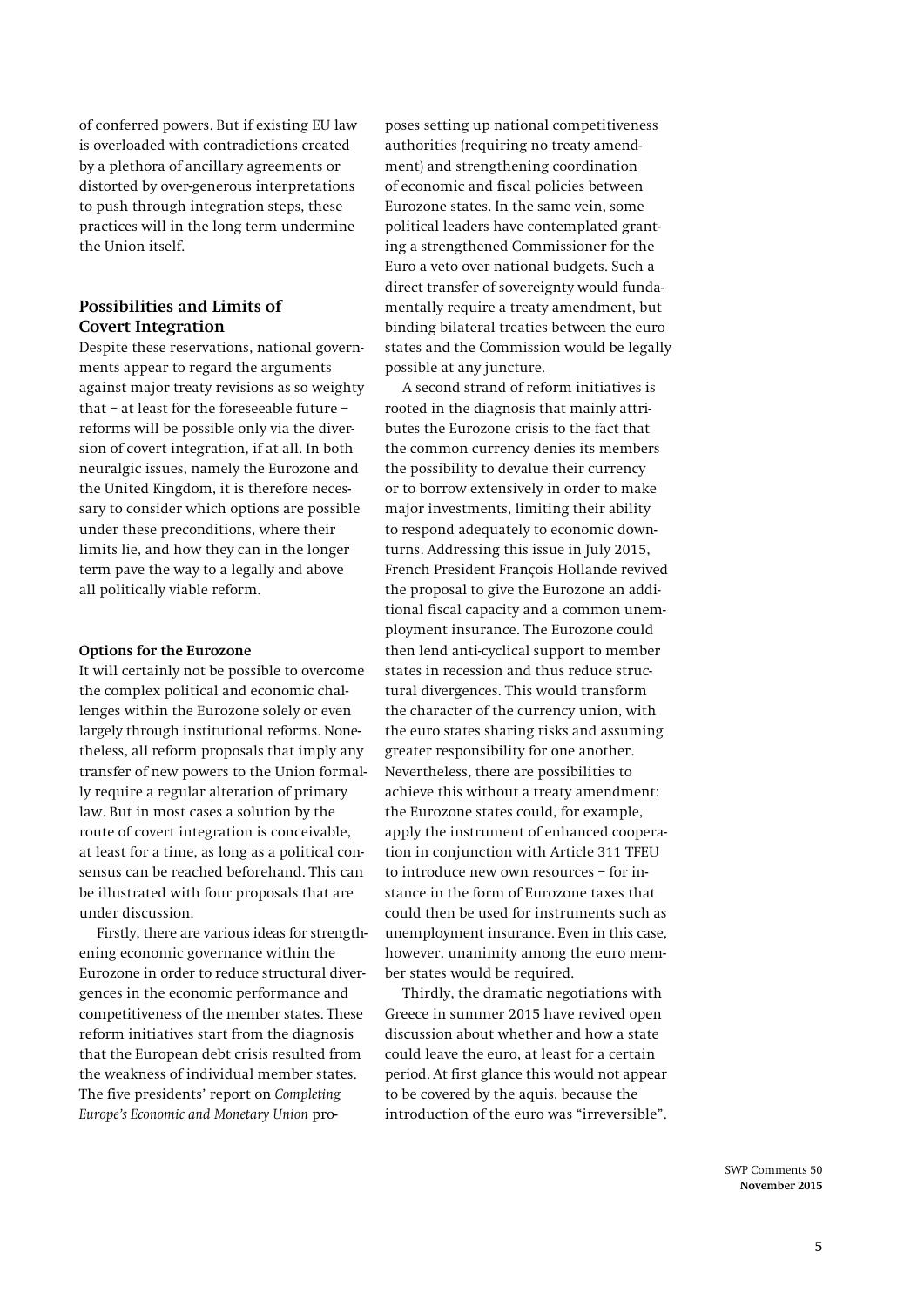The predominant opinion among experts in European law is therefore that an orderly exit procedure or an insolvency process for euro states would presuppose a regular treaty amendment. Nevertheless, the talks with Athens were accompanied by discussion as to whether Greece could "temporarily" leave the Eurozone – at its own request and with the consent of all the other EU member states – to restructure its debt. One option considered was to use Article 140 TFEU to revoke the original decision to introduce the euro in Greece. While this alternative was ultimately not used in the talks in July and August 2015, it remains in the air in the longer term.

Fourthly, almost all demands for greater powers for the Eurozone contain at least a declaration of intent to enhance its democratic legitimacy. The five presidents' report calls for a strengthening of parliamentary control of decisions both on the national and the European level, including participation by the European Parliament in the European Semester. French President Hollande has even called for the creation of a Eurozone parliament. However, this could easily complicate the Union's structures rather than improving their democratic legitimacy. On the other hand it is easily possible to expand the European Parliament's role in economic governance with the help of regular EU legislation. Furthermore, its statutes would allow the Parliament to establish a special committee for the economic and monetary union with MEPs from the euro states. Via such a committee the European Parliament could directly represent the citizens of the euro states on matters concerning the euro. The national parliaments, too, could expand their coordination without a treaty amendment, by using the Inter-parliamentary Conference established under the Fiscal Compact.

This brief overview suffices to demonstrate that the necessity for treaty amendments is not absolute. Yet at the same time it reveals how contradictory the reform proposals for the Eurozone continue to be.

Even by the route of covert integration, the monetary union can only be adapted and developed if at least the nineteen euro states can agree on common interests. Politically that would require all of them to make compromises that would be domestically controversial, if not explosive.

## **A Danish Solution for the United Kingdom**

Negotiations with the United Kingdom will be similarly complex. With his target of a referendum by the end of 2017, Prime Minister David Cameron has set himself and the Union a clear deadline that more or less precludes achieving regular treaty change. Yet he still demands that reforms for the United Kingdom must be anchored in a permanent and legally binding form, in other words on the level of primary law.

Thus alongside the substance of the talks with London (see SWP-Studie 4/2014), the EU partners will have to agree whether and how they wish to grant concessions without an immediate major treaty amendment. To this end London is already thinking about a so-called "Danish solution", orientated on the agreement reached with Denmark in connection with the Treaty on European Union (Maastricht Treaty). The "Danish solution" arose in talks between Copenhagen and the then eleven other EC member states after the Danish electorate rejected the Treaty in 1992. After hard negotiations the heads of state and government – notably under British mediation – concluded an agreement promising Denmark opt-outs. Denmark, like the United Kingdom, was excluded from the third stage of economic and monetary union, and exempted from future EU integration in defence policy and in justice and home affairs.

The heart of this solution was an international treaty signed by all the EU member states and annexed to the Treaty on European Union, together with a binding promise to incorporate the substance of the annex in primary law at the next treaty amendment. After their inclusion in the Treaty of Amsterdam, the Danish opt-outs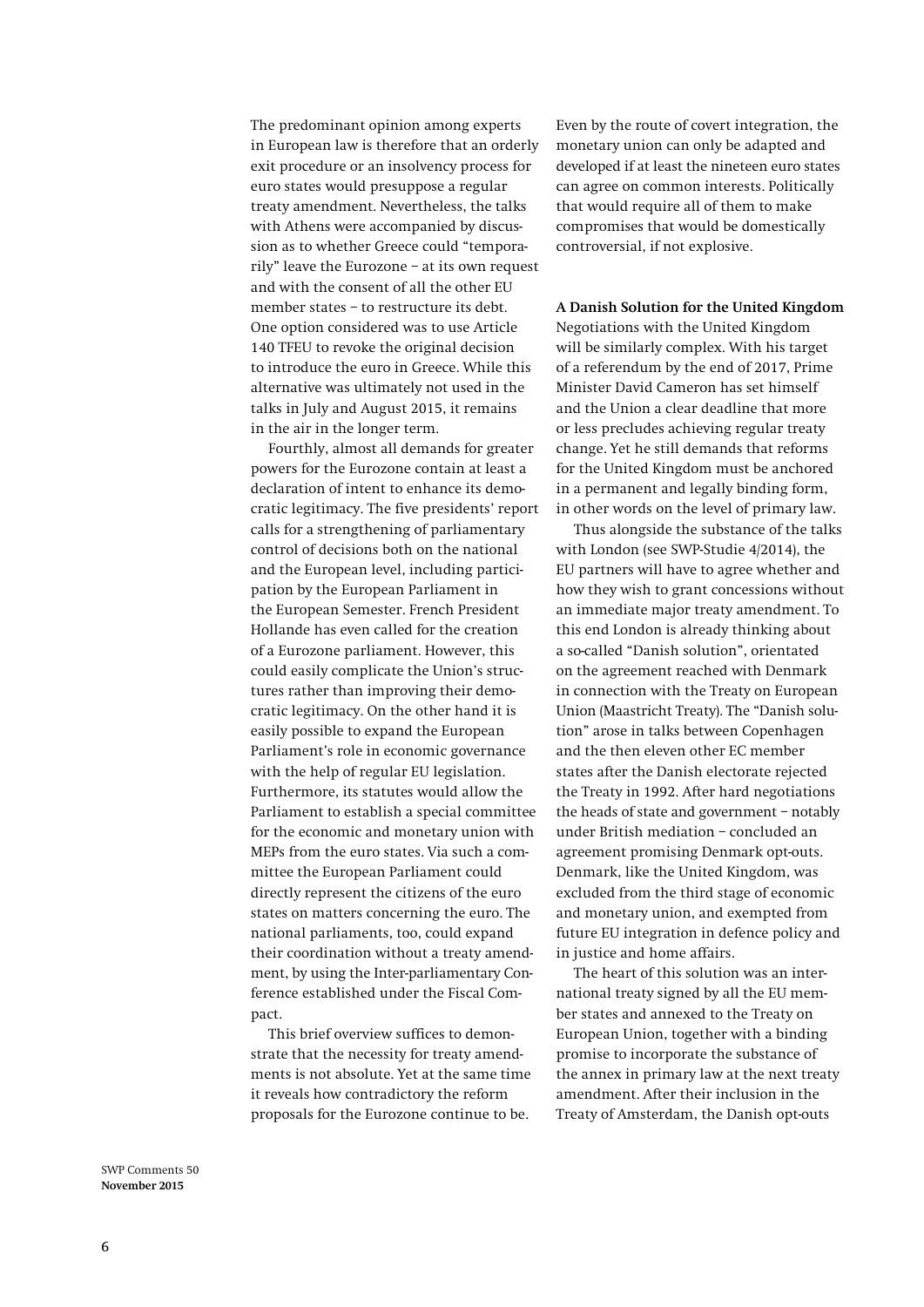remain part of the EU treaties to this day. This outcome was achieved without the other EU member states having to undergo a separate ratification process, while the Danish government was able to muster sufficient popular support for membership under the new conditions to win a second referendum. Promises were also made to Ireland in 2008 after its negative referendum on the Treaty of Lisbon, with concessions granted within the scope of the existing treaties (Irish solution). For example the principle of "one commissioner per member state", which had actually been abolished under the Treaty of Lisbon, was restored by decision of the European Council, permitting smaller states like Ireland to continue to nominate a commissioner. Dublin was also promised that the Common Security and Defence Policy would not violate its neutrality.

A similar solution would be conceivable for the United Kingdom. The now twentyeight member states would have to make a political declaration and conclude a treaty under international law, defining outcomes to be incorporated in the Treaty on European Union at some point after 2017. This would permit agreement to be reached before the British referendum, while allowing the British question to be tackled separately from reform of the Eurozone. That would also avoid giving London additional negotiating power in the form of a veto over EU treaty reform.

It must be remembered, finally, that there are also limits to such an approach. The Danish and Irish solutions were only possible because all the opt-outs remained within the scope of the existing EU treaties. But as long as the agreement with the United Kingdom does not explicitly contradict the treaty (for example by placing restrictions on freedom of movement), this would open a path to agreement within Cameron's timeframe without referendums in other EU member states.

## **A Tricky Balancing Act**

A closer look at what are currently the most urgent reform projects reveals that even without major treaty revisions there are certainly legal possibilities for the Union and the Eurozone to move forward and develop substantially.

Yet the essentially political dilemma of EU reform, the neglect of political integration, cannot be resolved in this manner. Firstly, even with these instruments unanimous agreement among the nineteen Eurozone states – and in the case of the United Kingdom the twenty-eight EU member states – remains a necessary condition. Thus even if the hurdles of a major treaty reform, with its referendums and long timeframes, are taken out of the equation, it does not become significantly easier to achieve political agreement on concrete reform projects. Whether with a reform of primary law or without, the biggest political challenge lies first and foremost in persuading the national governments to agree on the necessary reform initiatives.

Secondly, the use of covert integration for substantive reform projects exacerbates the Union's greatest long-term challenge, namely its lack of democratic legitimacy. If the perception that national governments are implementing integration by the back door without popular participation continues to consolidate, that would be grist to the mill of adversaries like the Front National in France, UKIP in the United Kingdom and others. Without the consent of the people the Union is condemned to failure in the long term. The numerous successes of euro-sceptics in the European elections, and above all the subsequent national elections, have already impaired the functioning of the Union.

In order to resolve this dilemma and reform its structures, the European Union must accomplish a tricky balancing act under the most difficult of circumstances. Unforeseen turns aside, the medium-term political perspective will be dominated by three looming events: German Bundestag elections and French presidential elections